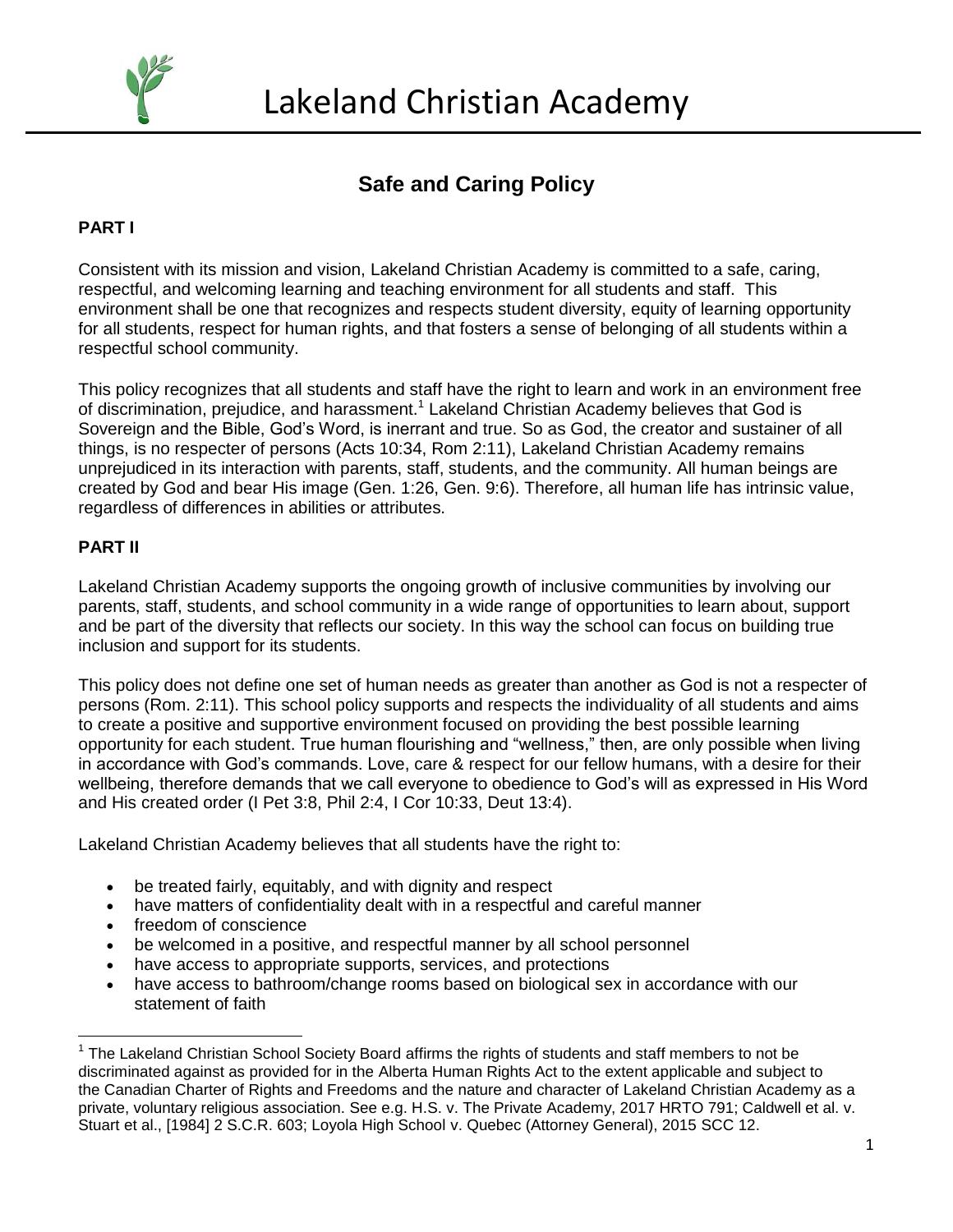have avenues of recourse (without fear of reprisal) available to them when they are victims of harassment, intimidation, bullying, and/or violence

### **PART III**

As stated in our Parent/Student Handbook and our Student Code of Conduct, Lakeland Christian Academy is committed to implementing measures that will:

- Define appropriate expectations, behaviours, language, and actions in order to prevent discrimination, prejudice, and harassment through greater awareness of, and responsiveness to, their harmful effects.
- Ensure that all discriminatory behaviours and complaints will be taken seriously, documented, and dealt with expeditiously and effectively through consistently applied policy and procedures.
- Develop, implement, and evaluate inclusive educational strategies, professional development opportunities, and administrative guidelines to ensure that all students are treated with respect and dignity in all aspects of the school community in a manner consistent with the school's mission and vision.

#### **PART IV**

Lakeland Christian Academy will promote a welcoming, caring and respectful, safe learning environment that respects diversity, and fosters a sense of belonging.

When a student request for assistance, support, and/or an accommodation is received, the school, through the principal, will respond in a caring, respectful and timely manner.

All student groups and activities approved by the school will support the mission, vision and core values of the school and will seek to strengthen every aspect stated in Lakeland Christian Academy's Statement of Faith. All student activities will be permeated in a manner consistent with the vision, mission, and programming of the school.

As the *School Act* provides that "parents have a right and a responsibility to make decisions respecting the education of their children" and likewise the *Alberta Bill of Rights* guarantees as a fundamental freedom "the right of parents to make informed decisions respecting the education of their children", any notification concerning student organizations and activities will be consistent with the usual practices and responsibilities of the school.

Section 45.1(4)(d) of the *School Act* requires this Policy to indicate that the *Personal Information Protection Act* governs the disclosure of personal information by the Board.<sup>2</sup>

#### **PART V**

When implementing this policy (Parts I to IV), the Lakeland Christian Academy will act reasonably in the best interests of the student in keeping with the guidelines outlined by the Supreme Court of Canada

 $\overline{\phantom{a}}$ 2 Sections 45.1 and 16.1 of the *School Act* are currently under Constitutional challenge before the Courts: Lakeland Christian Academy recognizes that the application of any provisions of the *School Act* are subject to the paramount provisions of the *Canadian Charter of Rights and Freedoms* and the *Alberta Bill of Rights*, protecting freedom of conscience, religion, expression, association and the right of parents to make informed decisions concerning the education of their children.